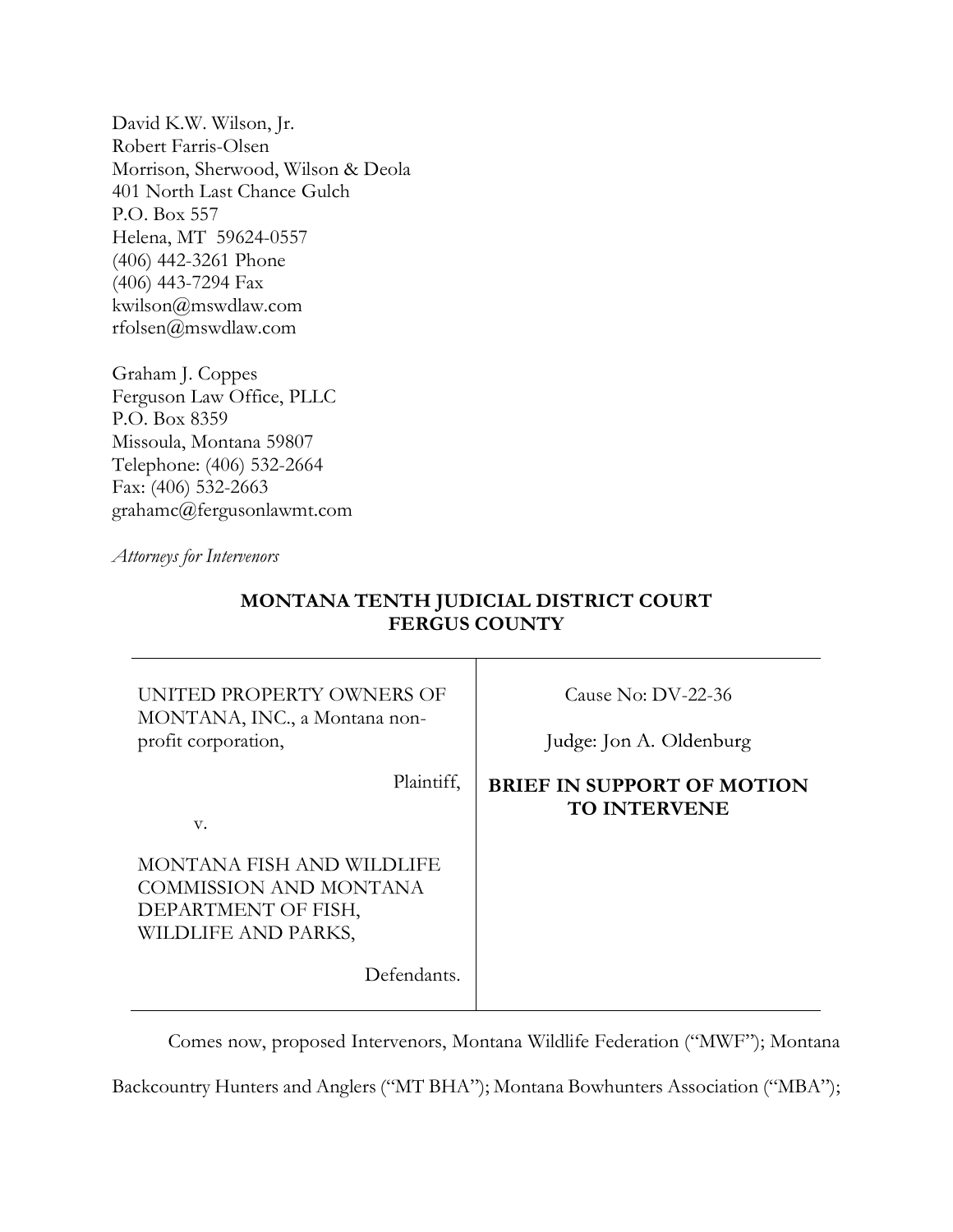Hellgate Hunters and Anglers ("HHA"); Helena Hunters and Anglers ("Helena HA"); Skyline Sportsmen's Association ("Skyline") and, Public Land and Water Access Association ("PLWA") (collectively "Intervenors"), through counsel and pursuant to Rule 24, M. R. Civ. P., respectfully request that this Court permit them to Intervene in this matter to protect their respective interests in ensuring that their members will continue to be able to hunt elk in Montana, or alternatively as a permissive right. Specifically, the Intervenors wish to intervene in opposition to Count I - Declaratory Judgment (Failure to Manage to Objective Population Levels); Count II - Writ of Mandamus; Count III - Injunctive Relief; Count IV - Declaratory Judgment (Mont. Code Ann. § 87-1-301); Count V – Declaratory Judgment (Admin. R. Mont. 12.9.101); and Count VI – Declaratory Judgment (Mont. Code Ann. § 87-1-225).

### **BACKGROUND**

On April 6, 2022, United Property Owners of Montana (UPOM) filed this action to overturn Montana's elk management practices. To do this, UPOM requests that the Court to: (1) "the Court should declare that defendants must make elk management decisions based on elk population levels and landowner tolerance - not the 'equitable' [public] considerations it has used ..."; (2) "the court should order the defendants to remove, harvest, or eliminate [50,000] elk this year ..."; and (3) hold that  $\frac{87-1-301(1)}{s}$  grant of authority to the Commission to regulate and "set the policies for the protection, preservation, management, and propagation of the wildlife, fish, game, furbearers, waterfall, non-games pieces, and endangered species of the State …" is facially unconstitutional. Because the outcome of this lawsuit will affect the Intervenors, they seek to intervene.

Montana law firmly stands is opposition to Plaintiff's claims. More than 80 years ago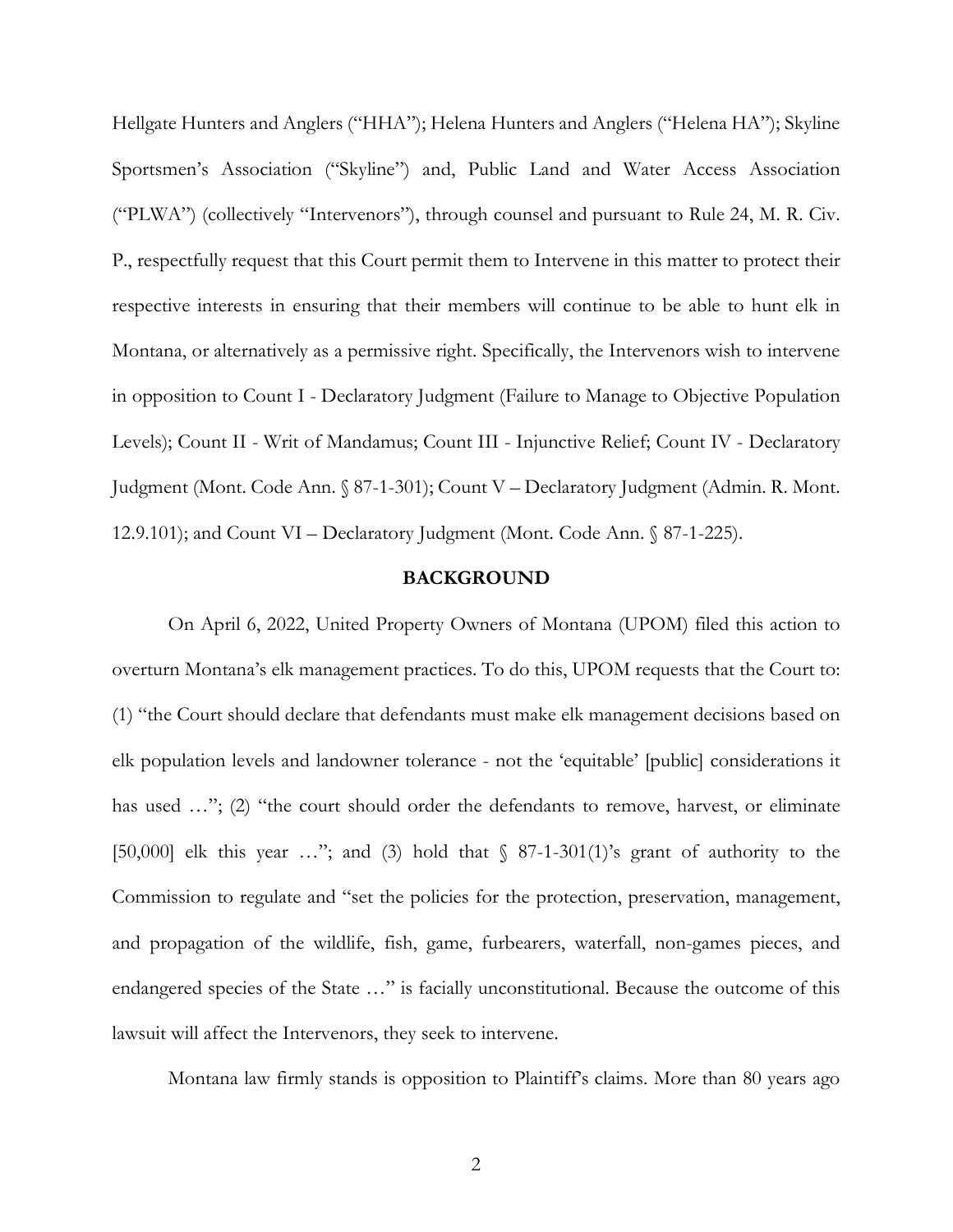the Montana Supreme Court held that wildlife in Montana is a public resource, ownership over which has no legal relationship to the ownership of land. Plaintiffseeks a radical departure from this tradition. It does so under the not-so-veiled auspices of "damage" and "landowner tolerance." However, what Plaintiff truly seeks is unilateral control and dominion over the elk which "trespass" across their land. Plaintiff uses this suit as a subterfuge to gain the ability to use, sell, transfer, and otherwise control licensing for the killing of trophy bull elk – the market cost of which is upwards of \$10,000.

The parties seeking to intervene represent more than 10,000 Montana citizens, who all rely on the Commission to protect their, and the public's, interest in elk management. The Intervenors have spent decades actively engaged in the elk management process by commenting at the Montana Legislature; Fish and Wildlife Commission (the "Commission") meetings; directly to the Montana Department of Fish, Wildlife and Parks ("FWP"), and in the public sphere through social media, local, regional, and national media. Yet, unless they are allowed to intervene, they have no ability to represent their members in this suit, and the potential undoing of Montana's historic elk management system.

#### **INTERVENORS**

MWF is Montana's oldest, largest, and most effective wildlife conservation organization. Its roots trace back to 1936 when hunters, anglers and other conservationists joined landowners to address the loss of Montana's natural lands, healthy waters, and abundant wildlife. The decades of westward expansion prior to the 1930's left wildlife populations decimated throughout North America, and Montana was no exception. MWF continues its efforts to protect Montana's lands, waters, and wildlife. To that end, MWF regularly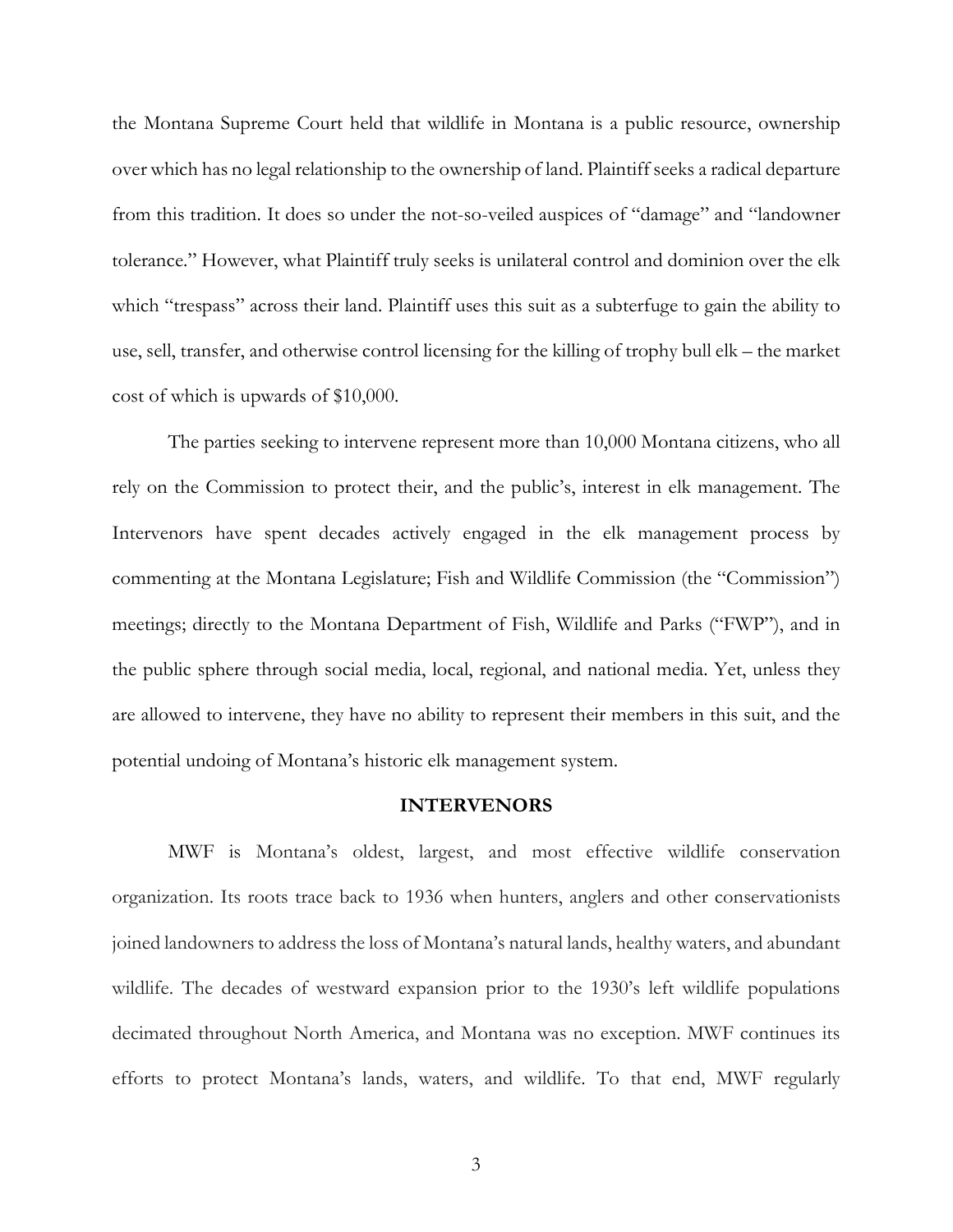participates in Commission meetings, lobbies on various wildlife bills in front of the Montana Legislature, its members routinely use Montana's public and private lands for hunting elk and engaging in other conservation matters, and it has historically litigated to protect Montana's wildlife. *See* Ex. 1, Decl. of Christopher Servheen.

The Montana Chapter of Backcountry of Hunters and Anglers strives to conserve and protect backcountry fish and wildlife habitats and the opportunity for diverse and inclusive hunting and fishing experiences. MT BHA has been a leading voice shaping elk policy for years. The organization works diligently, effectively, and principally as a voice of reason and in partnership with others to advocate for the 'public's interests' focusing directly on elected and appointed officials, including the FWP, the Commission, and the Montana Legislature. *See* Ex. 2, Affidavit of Thomas Baumeister.

Hellgate Hunters and Anglers is an all-volunteer rod and gun club based in Missoula, whose mission is to protect, enhance and restore wildlife habitat; promote sound, sciencebased management of all wildlife species and their habitat; educate and inform hunters, anglers and others about good, ethical hunting and fishing and the biological, cultural and spiritual values of hunting and fishing; ensure that future generations will experience similar, if not better, opportunities to experience wildlife, wild places, hunting, fishing and other outdoor activities; and protect and promote the public trust, ensuring that all people, regardless of wealth or social stature, have fair, equitable access to our public lands, waterways and wildlife. *See* Ex. 3, Affidavit of Walker Conyngham.

Helena Hunters and Anglers is an all-volunteer conservation group dedicated to protecting and restoring fish and wildlife to all suitable habitats, and to conserving all natural

4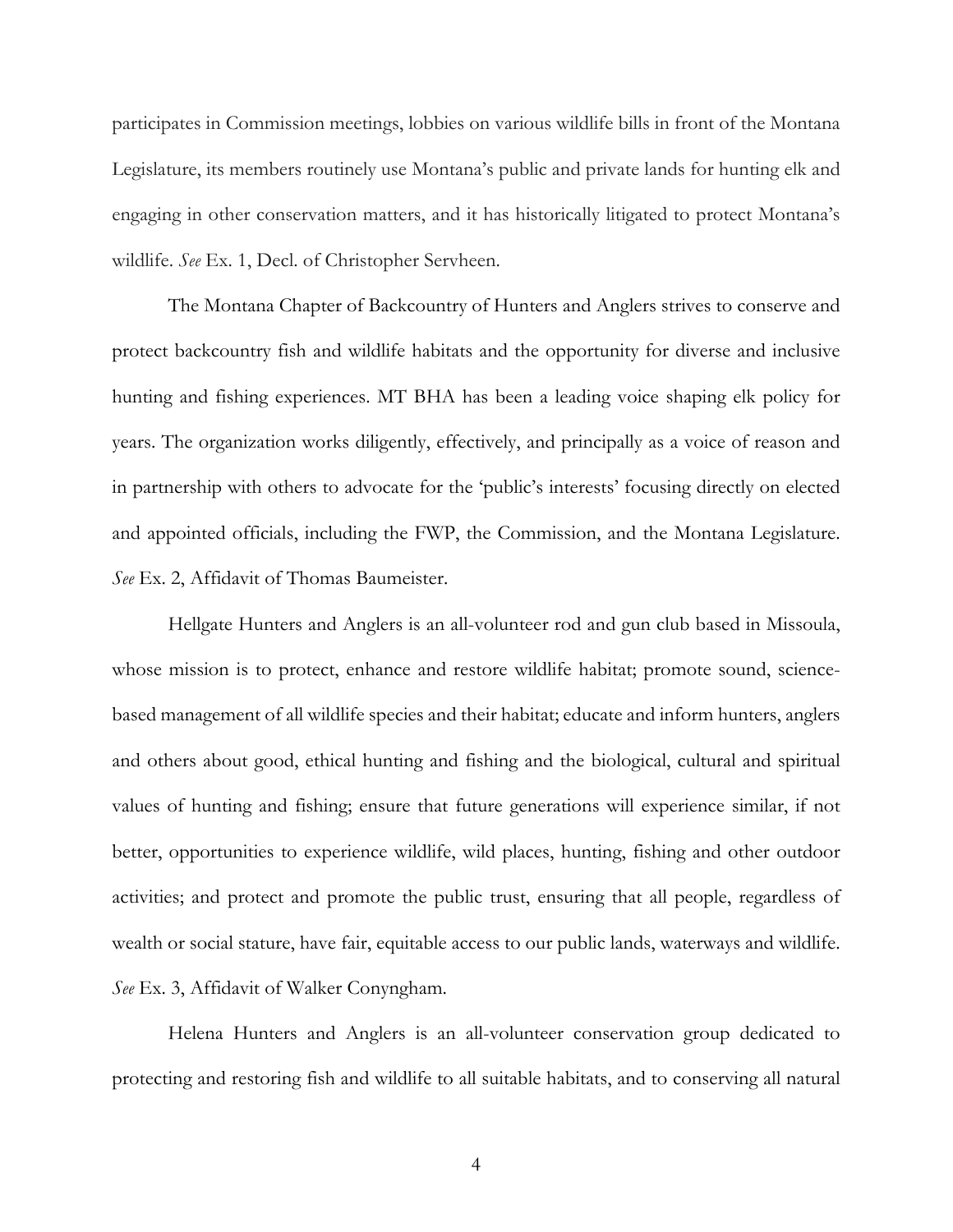resources as a public trust, vital to our general welfare. Individual members of HHAA have been involved with elk management and habitat issues for over 40 years. The group champions the North American Model of Wildlife Conservation wherein elk and other wildlife are held in public trust for the benefit of all Americans. *See* Ex. 4, Affidavit of Steve Platt.

Montana Bowhunters Association is an all-volunteer conservation group dedicated to uniting Montana bowhunting sportsman to work towards a common goal of preserving and promoting the sport of bowhunting in Montana. MBA promotes the highest standards of ethical conduct and sportsmanship and promotes outdoor recreational opportunity for all citizens to share equally. Individual members of MBA have been involved with elk management and habitat issues for over 49 years, established in 1973. Our group champions the North American Model of Wildlife Conservation wherein elk and other wildlife are held in public trust for the benefit of all Americans. *See* Ex. 5, Affidavit of Ken Schultz.

Skyline Sportsmen's Association is an all-volunteer rod and gun club based in Butte, and it represents between 350-400 members. Its mission is to protect Montana's wildlife for the enjoyment of its members, families, and all Montanans. For the last 50+ years, Skyline has consistently engaged in promoting public access and wildlife protection. It has advocated on issues including wildlife management issues, commenting on seasons, season types, quotas, bag limits, public access and many other issues involving hunting, fishing, and other outdoor recreation. This advocacy includes advocating elk management since Skyline's creation. Skyline or its members regularly participate in the legislature, at Commission meetings, through communication the FWP, through social media, opinion pieces in newspapers statewide, and directed emails to legislators and hunters. *See* Ex. 6, Declaration of Les Crasten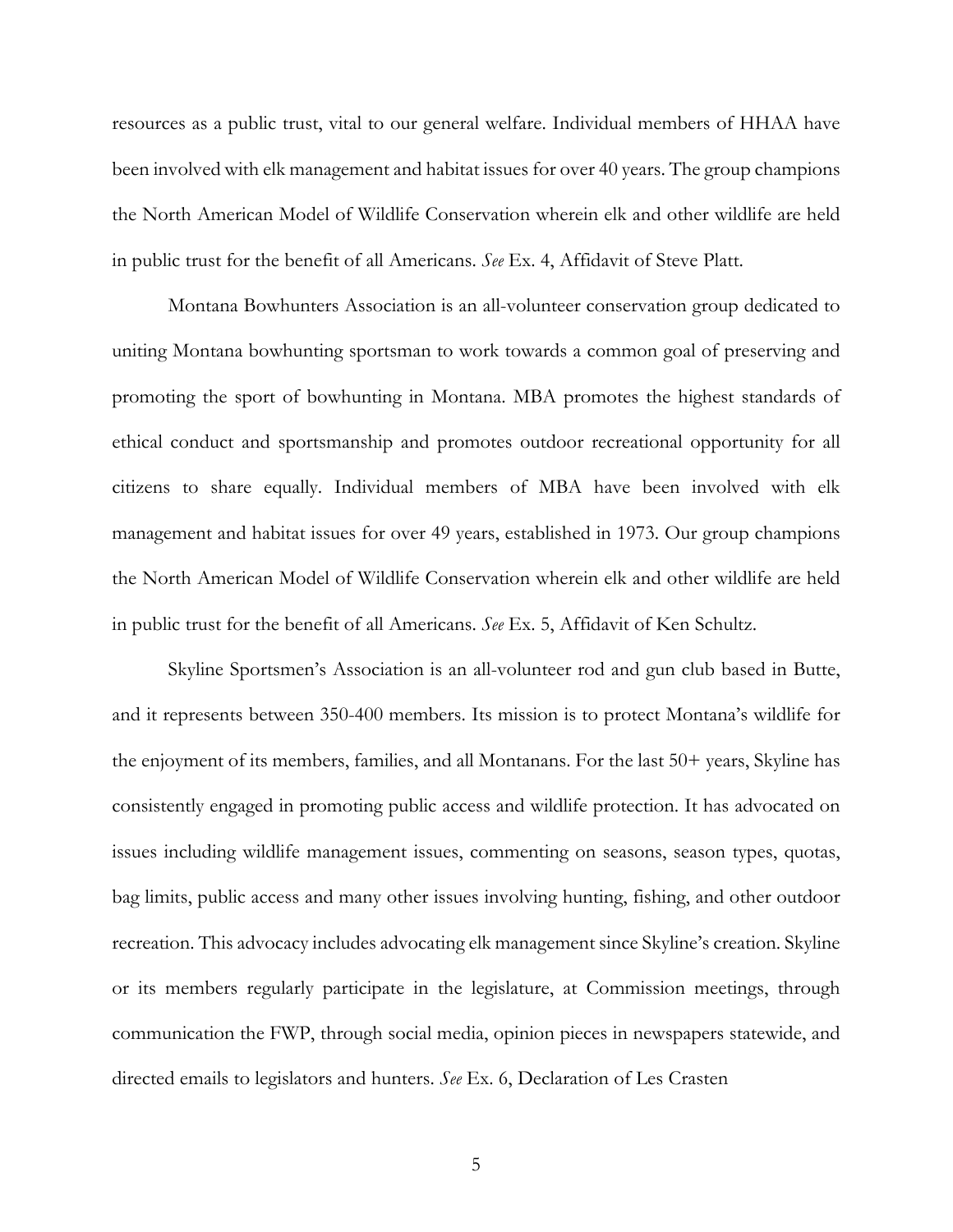Public Lands and Water Access Association represents approximately six hundred dues-paying members. The vast majority are Montana residents. All the members value Montana's public wildlands, wildlife, and fish resources that make Montana a special place to live, work and recreate. PLWA works passionately and tirelessly to ensure Montana's public lands are available for hunting, fishing, and other outdoor activities to ensure Montana's outdoor heritage endures. PLWA values, recognizes, and appreciates the contributions private lands and landowners continue to make to ensure Montana is home to robust, viable, and huntable populations of elk and other wildlife statewide. Central to this is the legal and social construct of elk and other wildlife to be held in the public trust for the benefit of all – elk are not to be owned and sold by private interests. *See* Ex. 7, Declaration of Glenn Elison.

These groups, individually, or collectively are entitled to intervene in this case as a matter of right.

#### **STANDARDS**

Intervention is governed by Rule 24, M. R. Civ. P. The purpose of permitting intervention "is to protect nonparties from having their interests adversely conducted without their participation." *Clark Fork Coal. v. Mont. Dep't of Envtl. Quality*, 2007 MT 176, ¶ 10, 338 Mont. 205, 209, 164 P.3d 902, 905. Intervention can occur as a matter of right or permissively. Rule 24(a), (b), M. R. Civ. P. Rule 24, M. R. Civ. P. traditionally has received a liberal construction and is construed broadly in favor of intervention. *Sagebrush Rebellion, Inc. v. Watt*, 713 F.2d 525, 527 (9th Cir. 1983)1; *La. Wildlife & Fisheries Comm'n v. Becerra*, 2020 U.S. Dist.

<sup>1</sup> Montana's Rule 24, M. R. Civ. P., is nearly identical to Rule 24, F. R. Civ. P., so reliance on interpretations of Federal Rule 24, are appropriate. *See Sportsmen for I-143 v. Mont. Fifteenth Judicial Dist. Court*, 2002 MT 18, ¶ 7, 308 Mont. 189, 40 P.3d 400.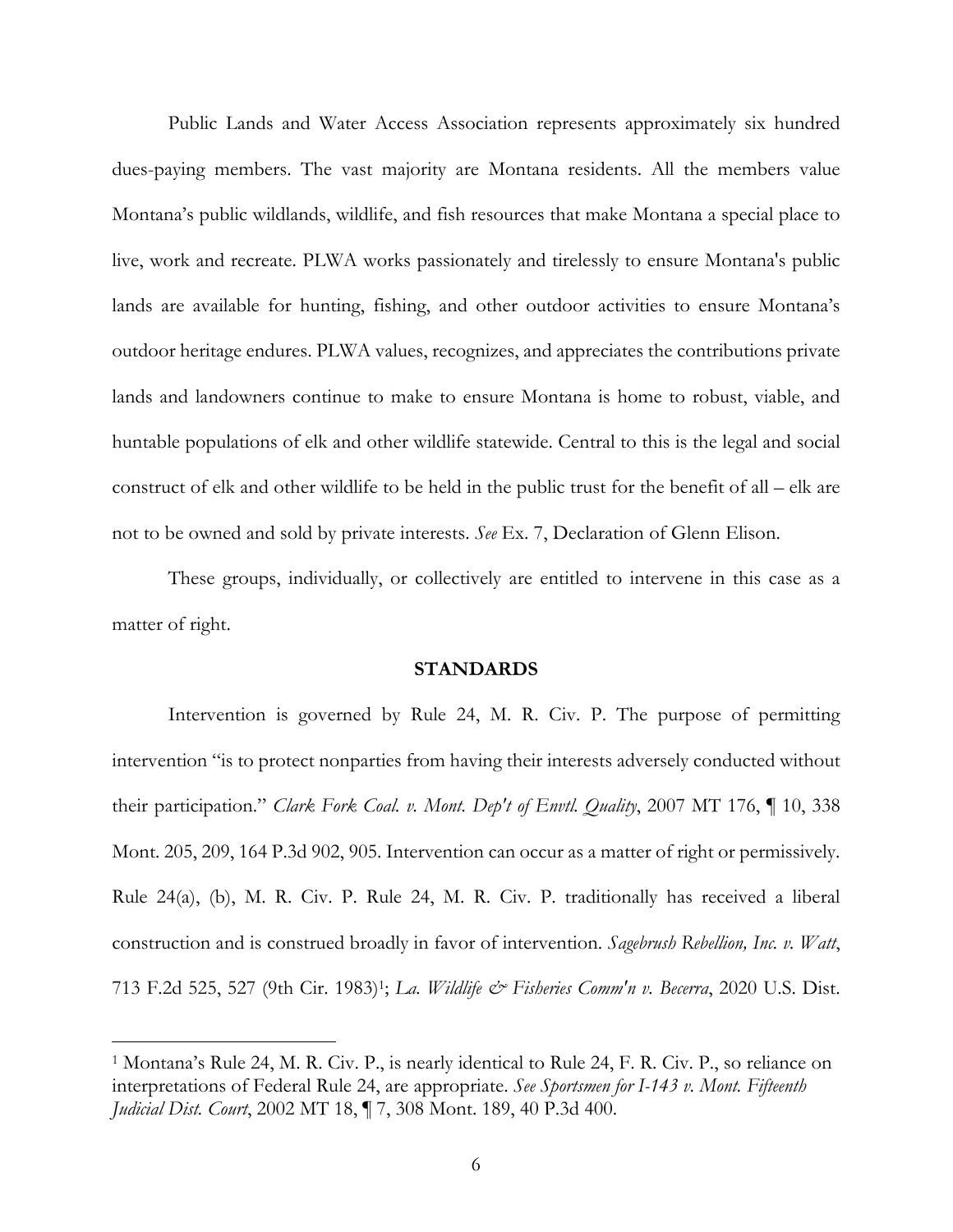LEXIS 83777, at \*6 (E.D. Cal. May 11, 2020). This liberal and broad construction should be guided by practical considerations rather than technical distinctions. *See Southwest Center for Biological diversity v. Berg*, 268 F. 3d 810, 818 (9th Cir. 2001) (*citations omitted)*; *see also Donnelly v. Glickman*, 159 F. 3d 405 at 409 (9th Cir. 2001).

### **ARGUMENT**

Under Rule 24(a) or 24(b), M. R. Civ. P., the Intervenors are permitted to intervene. Intervention is the only method for intervenors to protect their interests. Without intervention, their rights will be substantially prejudiced.

## **A. Compulsory intervention is appropriate.**

The Intervenors, as a matter of law, are entitled to intervention. Pursuant to Rule 24(a), M. R. Civ. P., application of intervention as a matter of right, must satisfy four elements: (1) be timely; (2) show an interest in the subject matter of the action; (3) show that the protection of the interest may be impaired by the disposition of the action; and (4) show that the interest is not adequately protected*. Sportsmen for I-143 v. Mont. Fifteenth Judicial Dist. Court*, 2002 MT 18, ¶ 7, 308 Mont. 189, 40 P.3d 400. Applying these factors, and their liberal construction, Intervenors are entitled to intervene as a matter of right.

### **1. The Wildlife Group's Motion to Intervene is timely.**

This motion is timely. "Timeliness is determined from the particular circumstances surrounding the action[.]" *Estate of Schwenke v. Becktold*, 252 Mont. 127, 131-32, 827 P.2d 808, 811 (1992). In evaluating timeliness of a motion to intervene the courts look to whether:

(1) the length of time the intervenor knew or should have known of its interest in the case before moving to intervene; (2) the prejudice to the original parties, if intervention is granted, resulting from the intervenor's delay in making its application to intervene; (3) the prejudice to the intervenor if the motion is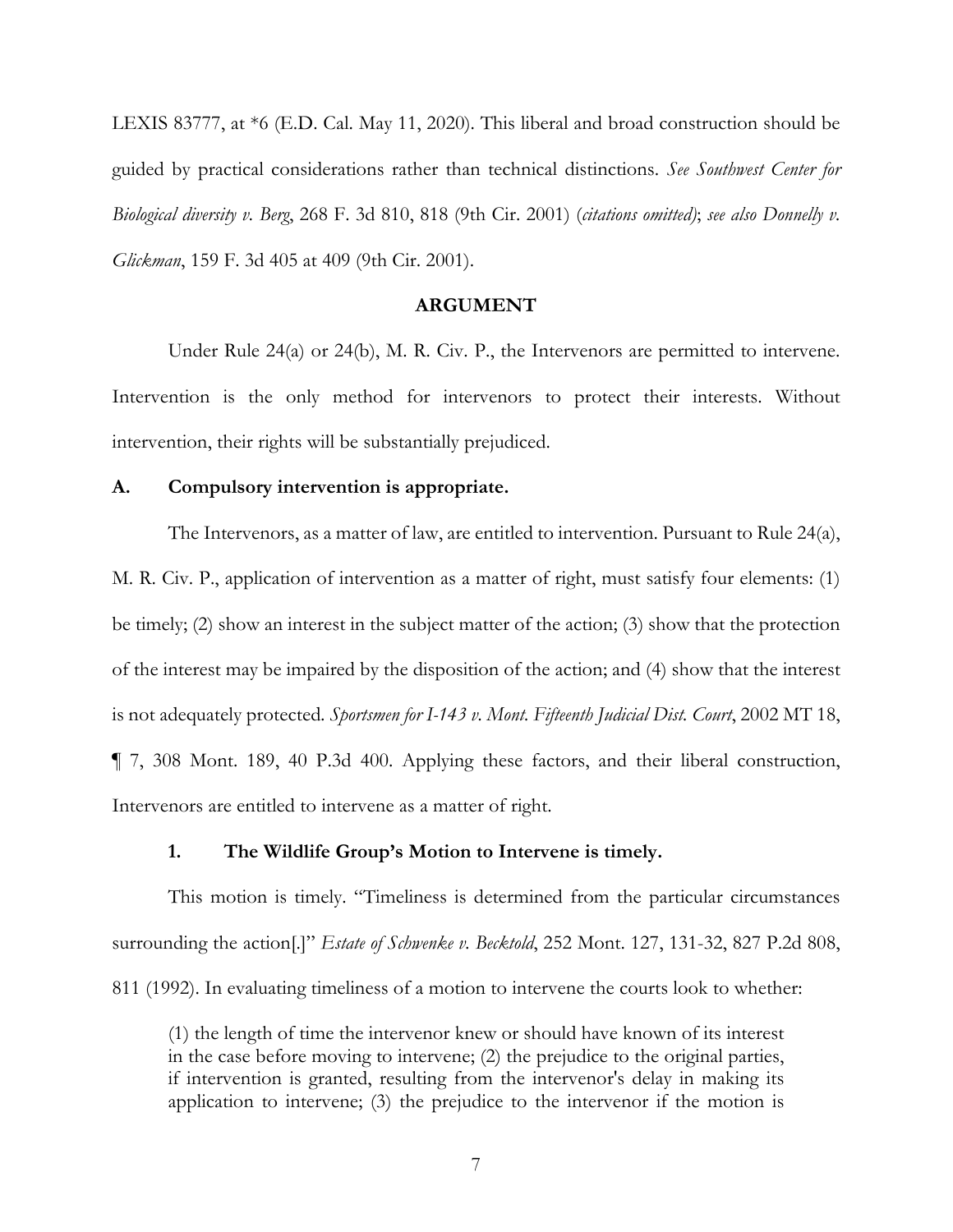denied; and (4) any unusual circumstances mitigating for or against a determination that the application is timely.

*In re Adoption of C.C.L.B.*, 22 P.3d 646, 651 (Mont. 2001).

The motion to intervene, here, is timely. The Intervenors sought to intervene as soon as they learned of this suit. The suit was filed on April 6, 2022, and Summons were issued on April 15 and 18, 2022. News of the story first broke on May 10, 2022, in the Helena Independent Record. *See*, Kuglin, Tom, *Lawsuit asks judge to overturn Montana's elk hunting regulations*, Helena Independent Record, https://helenair.com/news/state-and-regional/govtand-politics/lawsuit-asks-judge-to-overturn-montanas-elk-hunting-

regulations/article\_3b7ea9dd-3d3b-5a87-b020-1ba42d1908f5.html#tncms-source=login (May 10, 2022). FWP then filed its answer on May 27, 2022 – five days ago. No other action has occurred, no scheduling order has been issued and no motions have been filed. It was not possible to file this request any earlier in light of the lack of constructive or actual notice.

The existing parties are not prejudiced. As noted, the answer was filed five days ago, there is no scheduling order and no motions have been filed. At worst, discovery may have been served, but allowing intervention at this early stage will not interfere with any discovery deadlines, or the production of any discovery. It is also unlikely that any depositions have been taken. Under these circumstances, the parties are not prejudiced.

In contrast, denying the motion to intervene will be highly prejudicial to the Intervenors. Each of the groups has a history of engaging in the public process of elk management in Montana. Yet, this lawsuit seeks to strip that right from them by asking a court render Montana's elk management system unconstitutional. Other than intervention, the Intervenors have no mechanism to protect their interests.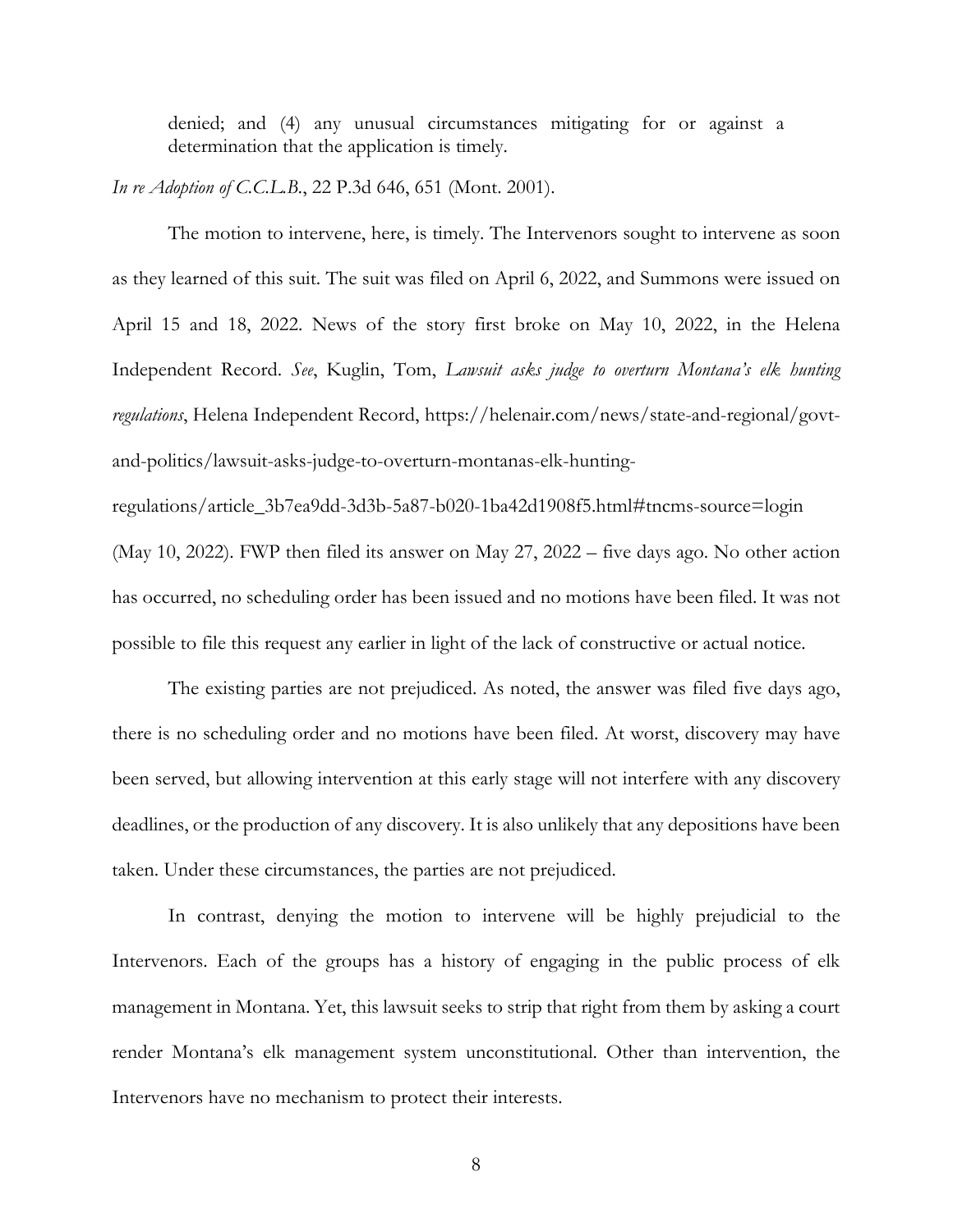Finally, this case is unusual, which militates in favor of intervention. This case seeks to undue Montana's historic method of regulating elk and elk hunting in Montana. The Court's decision will potentially affect tens-of-thousands of Montana hunters. To exclude them from this matter would be unjust.

Under the particular circumstances of this case, the Intervenors motion to intervene is timely.

# **2. The Intervenors have a protectable interest which the subject of this litigation, and their interests may be impaired by the outcome of this case.**

The Intervenors have an interest in the disposition of this matter. Intervention is designed to protect non-parties from having their interests adversely affected by litigation conducted without their participation. *Clark Fork Coalition v. Montana Dept. of Environmental Quality*, 164 P.3d 902, 338 Mont. 205 (2007). A district court must, therefore, determine whether the party seeking intervention has a "direct, substantial, legally protectable interest in the proceedings." *Sportsmen for I-143 v. Montana Fifteenth Judicial Dist. Court, Sheridan Cty.*, 2002 MT 18 ¶ 9 (citing *DeVoe v. State*, 281 Mont. 356, 363, 935 P. 2d 256, 260 (1997) (internal quotations omitted.) The interest, though, need not be a "specific legal or equitable interest." *Nw. Forest Res. Council v. Glickman*, 82 F.3d 825, 837 (9th Cir. 1996). Instead, the interest may arise from the Intervenors' efforts to protect wildlands or wildlife. *United States v. Carpenter*, 526 F.3d 1237, 1240 (9th Cir. 2008); *Sagebrush Rebellion*, 647 F.3d at 897. And a public interest group is entitled "as a matter of right" to intervene in an action challenging the legality of an administrative action if it has participated in the administrative process. *Idaho Farm Bureau Fed'n v. Babbitt*, 58 F.3d 1392, 1397-98 (9th Cir. 1995); *see also*, *Sportsmen for I-143*, ¶ 12.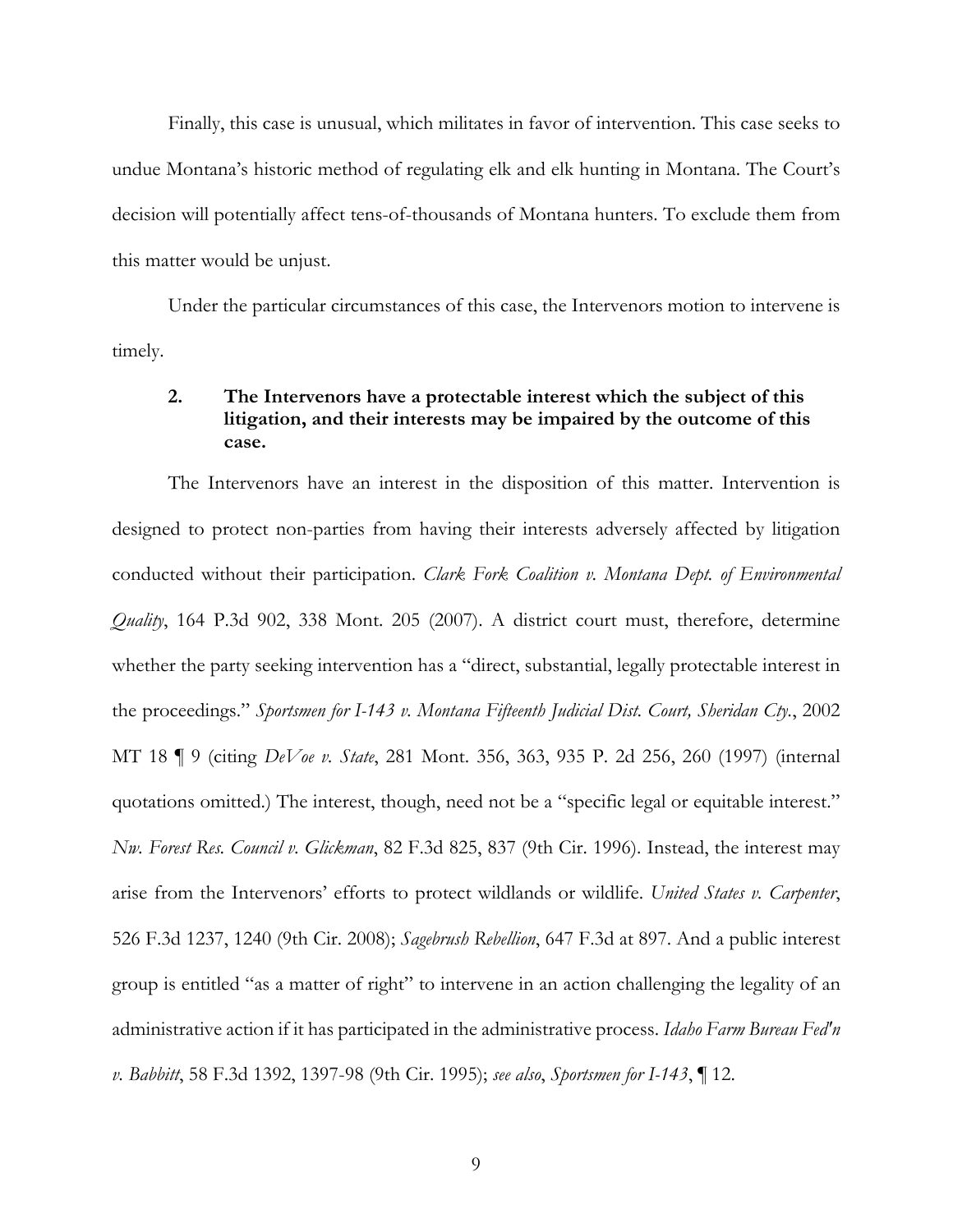Under these standards, Intervenors have a protectable interest. Indeed, allowing intervention is the only way for these groups to protect their interests. The Court need look no further than the affidavits and declarations attached hereto. For up to the past 85 years, the Intervenors have engaged in the wildlife management process, through participation at the Legislature, the Commission, directly with FWP or in public. Their collective desire is to ensure that all Montanans have access to public land and public wildlife. This is a sufficient to establish a protectable interest warranting intervention. *See, e.g., Carpenter*, 526 F.3d at 1240.

If the Court, however, looks beyond the organizations historic and contemporary participation in elk management processes, they nevertheless have a protectable interest. At issue here is Mont. Const. art. IX, § 7, which states "The opportunity to harvest wild fish and wild game animals is a heritage that shall forever be preserved to the individual citizens of the state and does not create a right to trespass on private property or diminution of other private rights." Before this Court is a case premised on the interpretation of this provision as it relates to Plaintiff's allegations of an unequal balance between constitutionally protected "opportunity" and "diminution of other private rights." The thousands of individual members of Intervenors' various organizations most certainly have a "direct, substantial, legally protectable interest" in the answer to this question.

Intervenors also have a legally protect right in the State's management of elk. Montana's wildlife, including elk are part of the public trust, and the state has an obligation to manage them for the benefit of the public. It has long been held that "wild game including elk belong to the State in its sovereign capacity." *State v. Rathbone*, 110 Mont. 225, 238, 100 P.2d 86, 91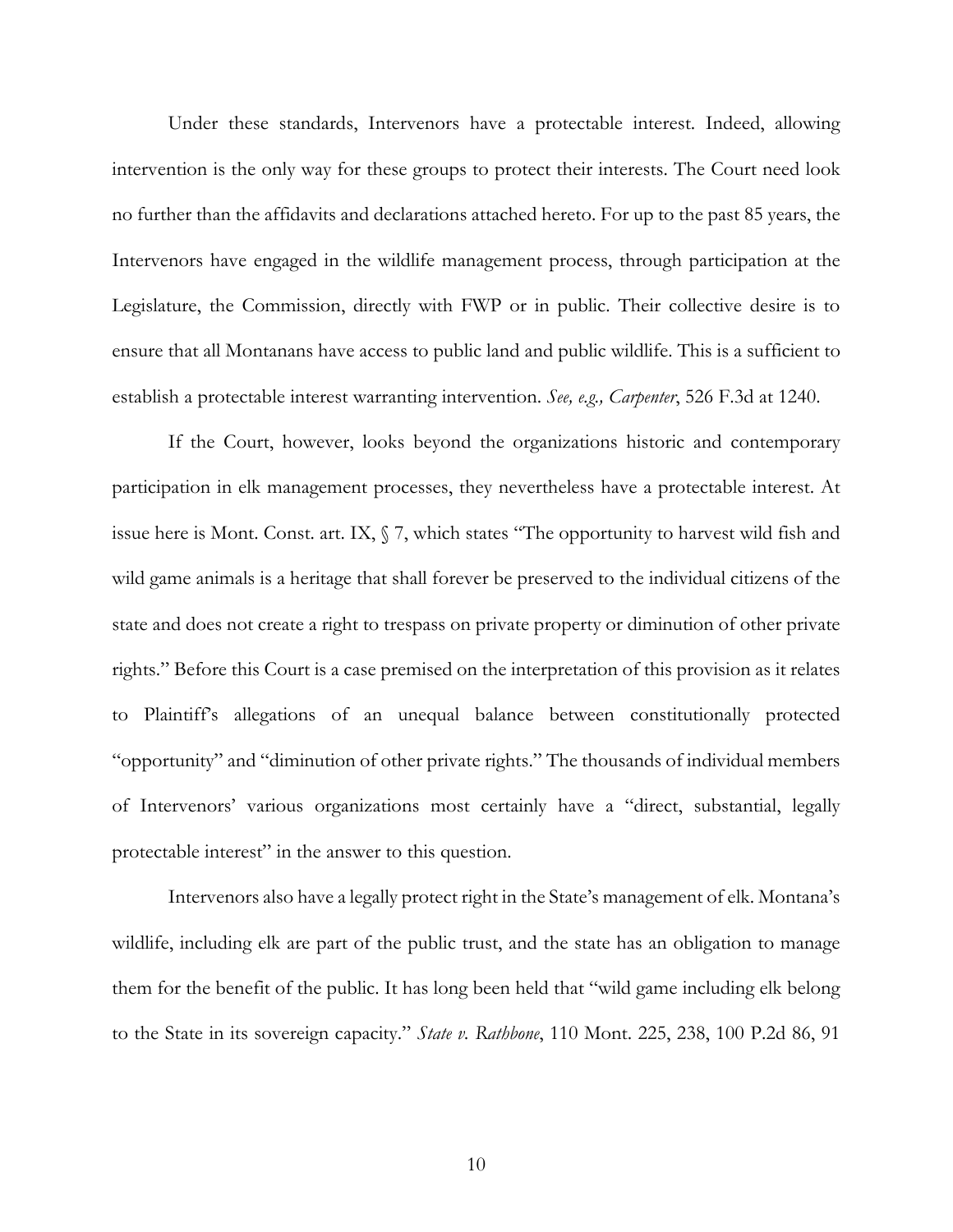(1940), citing, *Rosenfeld v. Jakways*, 67 Mont. 558, 216 P. 776. In so holding, the Court described

the exact situation in the case at hand, stating:

Montana is one of the few areas in the nation where wild game abounds. It is regarded as one of the greatest of the state's natural resources, as well as the chief attraction for visitors. Wild game existed here long before the coming of man. **One who acquires property in Montana does so with notice and knowledge of the presence of wild game and presumably is cognizant of its natural habits**. Wild game does not possess the power to distinguish between *fructus naturales* and *fructus industriales*, and cannot like domestic animals be controlled through an owner. **Accordingly, a property owner in this state must recognize the fact that there may be some injury to property or inconvenience from wild game for which there is no recourse.**

*Rathbone*, 110 Mont. at 242, 100 P.2d at 92–93 (emphasis added). Similarly, the United States Supreme Court has consistently held for more than 100 years that "The wild animals within [a state's] borders are, so far as capable of ownership, owned by the State in its sovereign capacity for the common benefit of all of its people." *Lacoste v. Dep't of Conservation*, 263 U.S. 545, 549, (1924) (collecting cases). These holdings are directly implicated and challenged by the Plaintiff here. As a result, Plaintiff's suit offers a direct attack on the North American Model of Wildlife Conservation which serves as the fundamental premise not just for these opinions, but also for the statutory scheme that is challenged here as well. *See Complaint Counts* IV-VI.

The North American Model of Wildlife Conservation has seven basic tenets that support the notion that wildlife is a public trust resource, an American birthright, and that wildlife species need to be managed in a way that their populations will be sustained forever. These seven tenets are:

1. **Wildlife as Public Trust Resources:** Natural resources and wildlife on public lands are managed by government agencies to ensure that current and future generations always have wildlife and wild places to enjoy.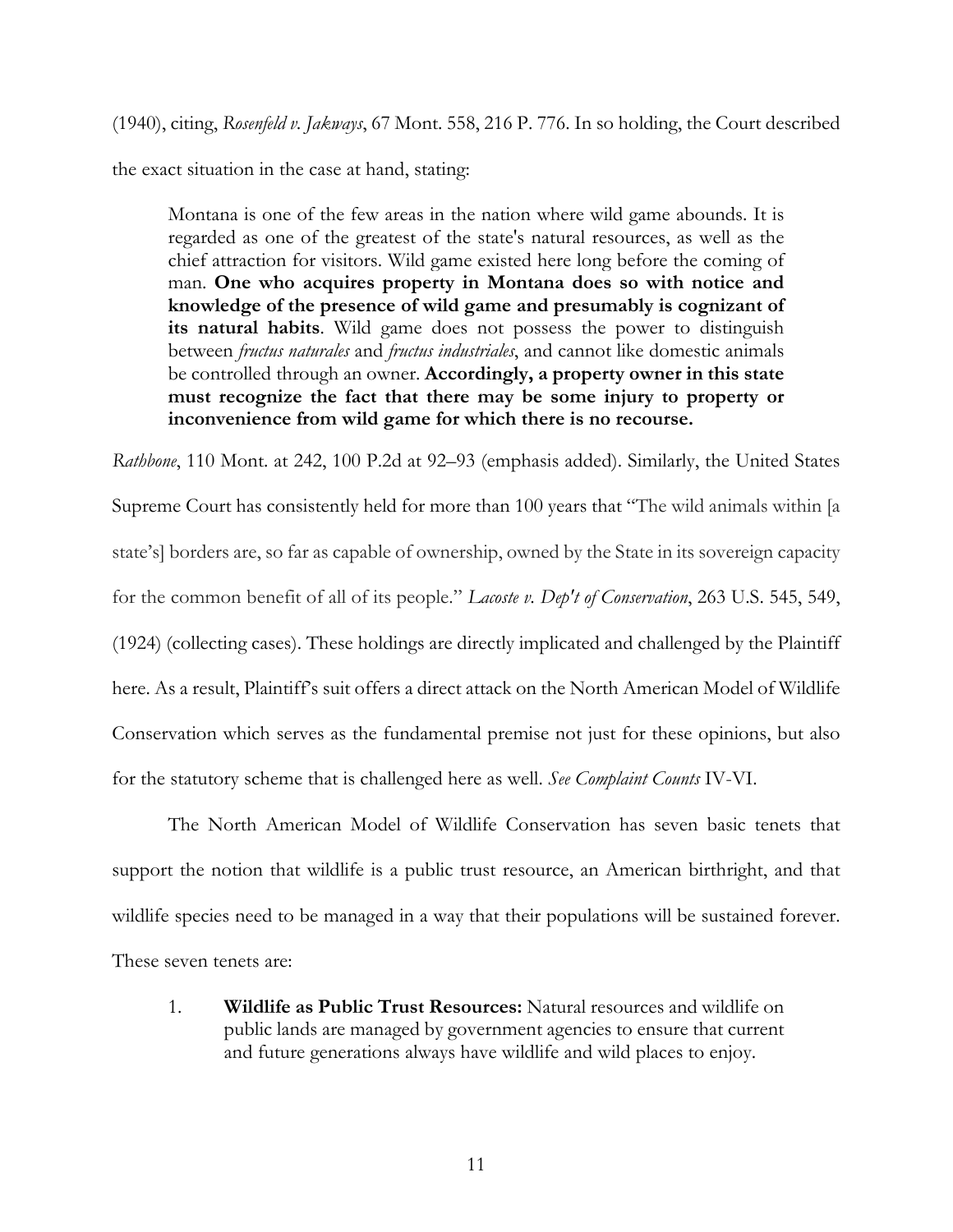- 2. **Prohibition on Commerce of Dead Wildlife:** Commercial hunting and the sale of wildlife is prohibited to ensure the sustainability of wildlife populations. The Lacey Act, which the Service has a role in enforcing, prohibits trade in wildlife, fish, and plants that have been illegally taken, possessed, transported, or sold.
- 3. **Rule of Law:** Laws and regulations developed by the people and enforced by state and federal agencies will guide the proper use of wildlife resources.
- 4. **Opportunity for All:** Every citizen has an opportunity, under the law, to hunt and fish in the United States and Canada. This differs from many other countries.
- 5. **Wildlife Should Only be Killed for a Legitimate Purpose:** Individuals may legally kill certain wild animals under strict guidelines for food and fur, self-defense, and property protection. Laws prohibit the casual killing of wildlife merely for antlers, horns or feathers or the wanton waste of game meat.
- 6. **Wildlife as an International Resource:** Because wildlife and fish freely migrate across boundaries between states, provinces, and countries, they are considered an international resource.
- 7. **Scientific Management of Wildlife:** The best science available will be used as a base for informed decision-making in wildlife management. It's important to note that management objectives are developed to support the species, not individual animals.

*North American Model of Wildlife Conservation: Wildlife for Everyone*, United States Fish and Wildlife Service, available at https://www.fws.gov/story/2022-04/north-american-model-wildlifeconservation-wildlife-everyone (last accessed 5/26/22).

As described above, this doctrine is at the core of each of the Intervenors individual mission statements and is a policy they have promoted and worked to protect over the entirety of each's existence. UPOM's suit is an afront to these principles and asks this court to rule that Montana's statutory and regulatory implementation of these principles are facially unconstitutional.

If Plaintiff succeeds, these interests will certainly be impaired. Namely, their right to harvest wild elk will be limited, but it will also interfere with the State's ability to manage a public resource for the benefit of the Intervenors and public. More specifically, UPOM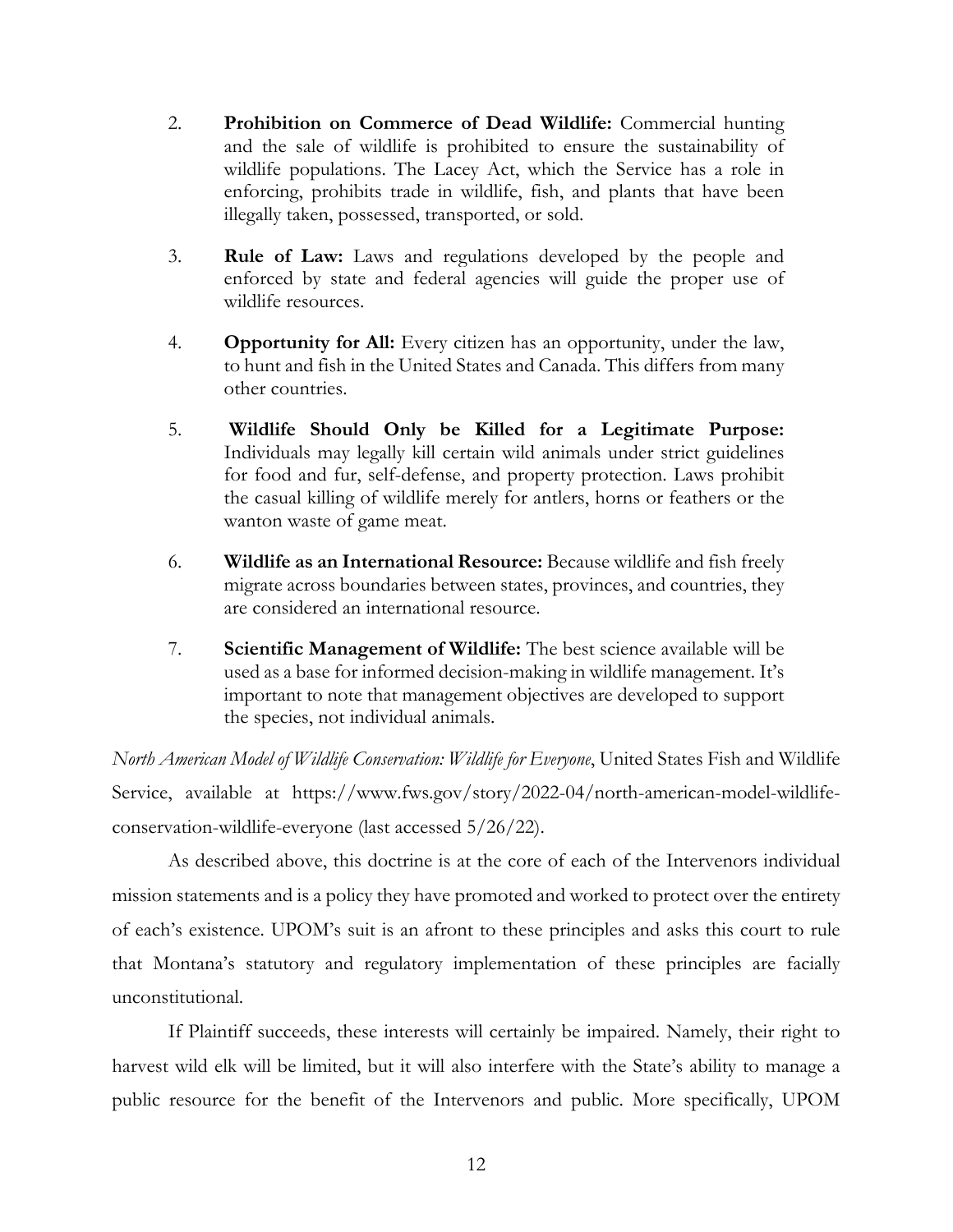requests that this Court issue a declaration from this Court removing science-based wildlife management from Montana, in turn replacing it with politically-based wildlife management. See *Complaint* at ¶¶ 82-84. This directly impacts both Intervenors statutory and constitutional rights.

## **3. The rights of the Intervenors are not adequately protected by the existing parties.**

The current parties do not adequately protect the Intervenors' interests. The "requirement of inadequacy of representation is satisfied if the applicant shows that representation of its interests 'may be' inadequate." *Sportsmen for I-143*, ¶ 14; *Sagebrush Rebellion, Inc.* 713 F.2d at 528. The burden to establish inadequacy is minimal. *Id.* This is particularly true where the defendant in the matter is a political appointee or political body, i.e., FWP, because the intervenors and political entity's interests are not always aligned. *Sportsmen for I-143,* ¶¶ 14- 17.

As in *Sportsmen for I-143*, there is a serious question of the State's ability to defend this matter. Indeed, the Director of FWP and the Commission are political appointees, subject to the intense politics of the elk management issue. Each is subject to the whims of politics. Intervenors are concerned that the politics of today will sway Defendants in their decisionmaking as they proceed in this matter. Although Defendants are being accused of here of unlawfully being too thoughtful of the public interest – an interest most-certainly represented by Intervenors - recent efforts by Defendants, both at the legislature and in the Commission indicate that Plaintiff and Defendant are not too far apart in current goals.

The 2021 Legislative Session provides a recent example of this alignment. During the 2021 Legislative Session, Speaker Wylie Galt introduced HB 505, which gave landowners specific licenses to use on private lands where elk populations were over objective. The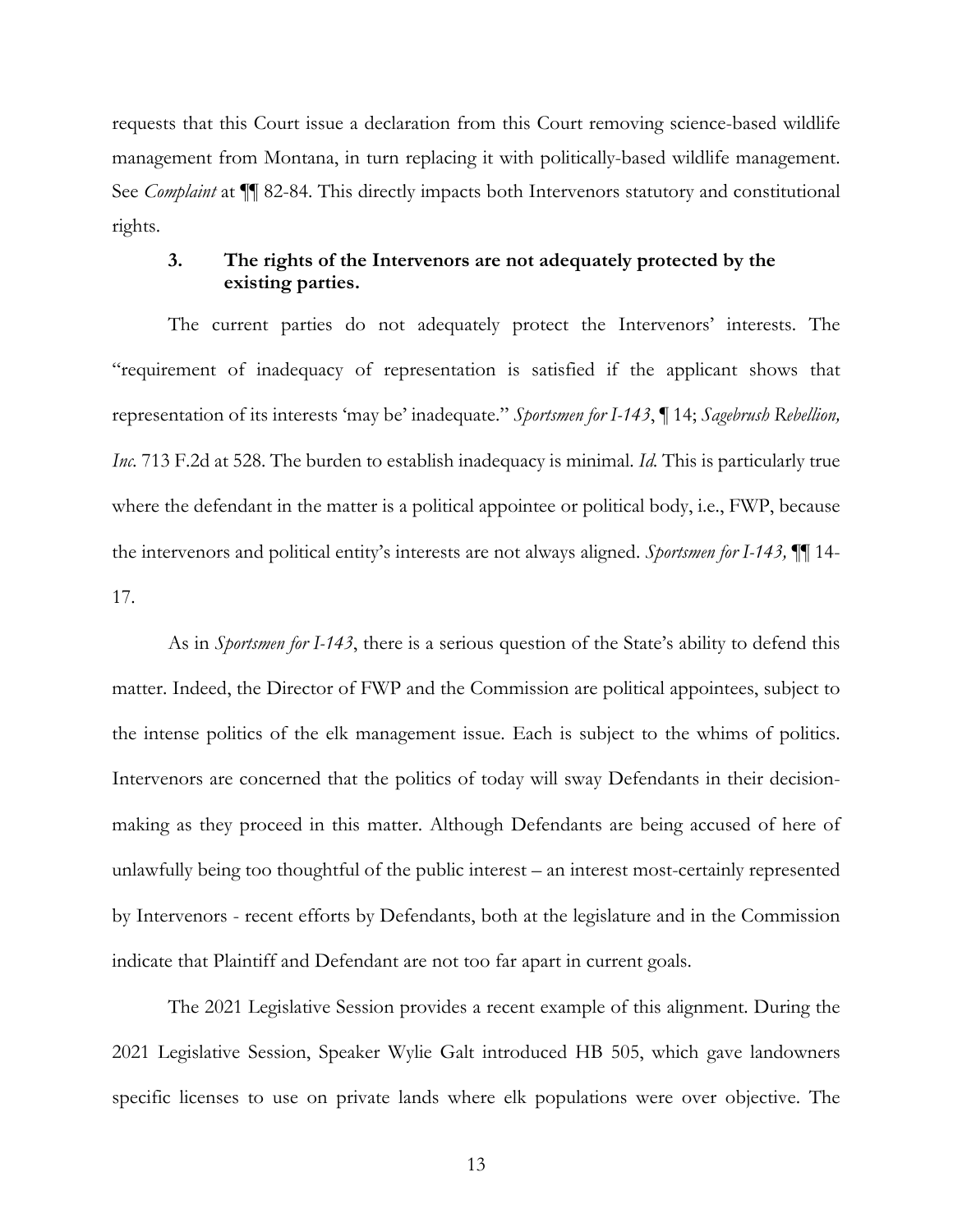purpose of the license was to reimburse landowners for the "damage" the elk caused. This is the same argument UPOM makes here. Going beyond its normal role as an informational witness, FWP fully supported the bill with testimony from its Director Hank Worsech, Deputy Director Dustin Temple, and Chief of Staff Quentin Kujala. During his proponent's testimony, Director Worsech explained that the bill was an FWP bill and that FWP would "own" the bill. So, put another way, both parties, FWP and UPOM, sought to compensate landowners for their alleged "damages" due to elk.

HB505 ultimately died because of the public outcry – created in part by the Intervenors. Now, UPOM is using this suit to force the outcome that HB 505 was unable to accomplish.

The Parties' historic litigation also indicates that the Intervenors interests may not be adequately protected. In 2021, FWP was sued to allow certain individuals to use crossbows in lieu of bows for hunting purposes. In the suit, the plaintiffs asked for an injunction, and FWP conceded that an injunction was appropriate. The Court, however, found that an injunction was not warranted. *Gardipee v. Montana*, 2021 U.S. Dist. LEXIS 167967, at \*2-3 (D. Mont. Sep. 3, 2021). So FWP's concession was inappropriate. FWP made similar concessions regarding its proposed bison management plans. *See UPOM v. Mont. Dept. Fish Wildlife and Parks*, Cause No. DV-2020-30, 10th Judicial Dist. Ct., Fergus County.

Similarly, the Commission has acted in opposition to the interests of the Intervenors. Just this year, the Commission approved bull permits for private landowners through its 454 agreements – which are elk management access agreements. To get the permit a landowner has to offer a limited amount of access. In doing so, it subverts the normal lottery process to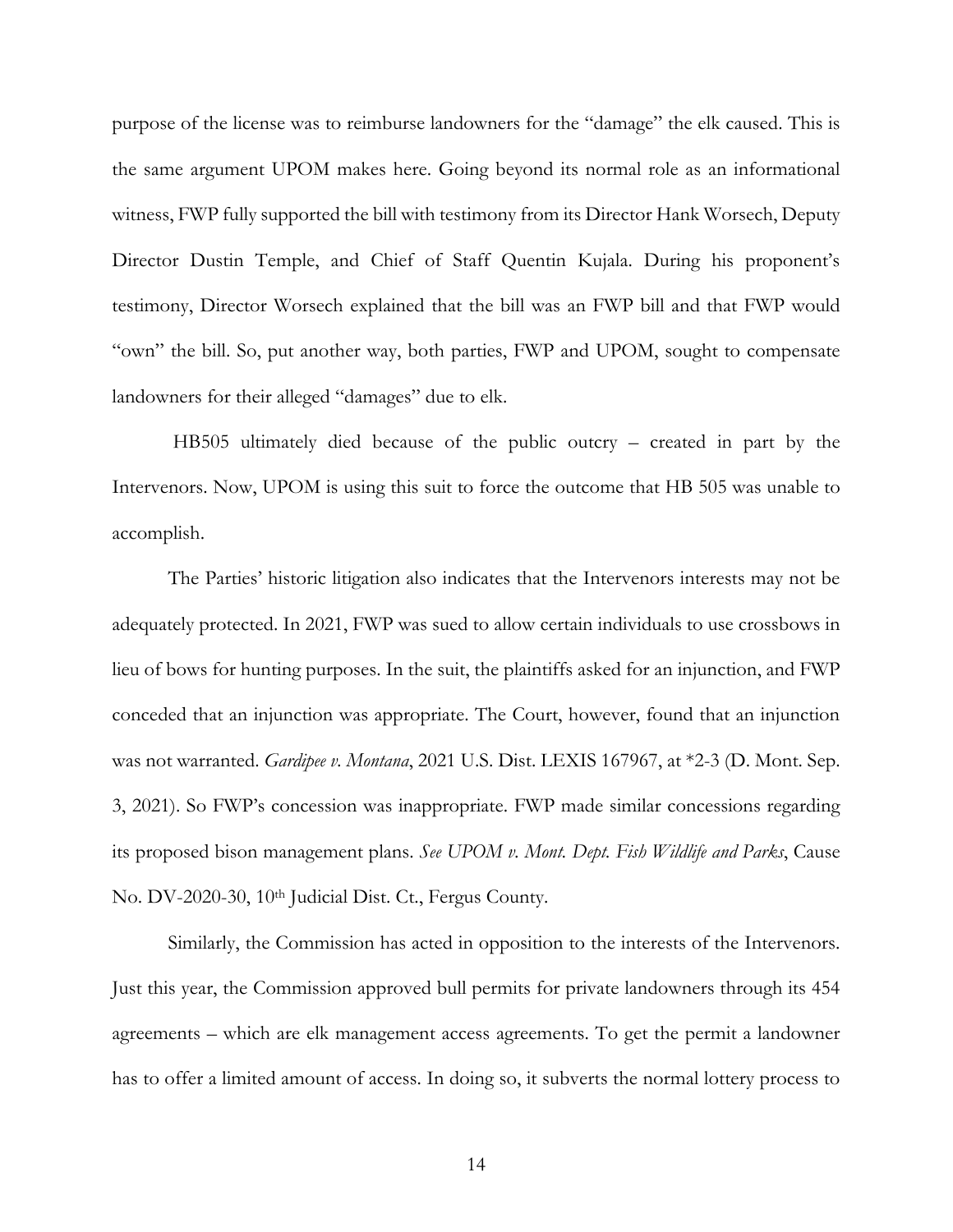obtain a tag. *See* McKean, Andrew, Outdoor Life, *"Bulls for Billionaires." Are Montana's 454 Permits a Step Toward Privatizing the State's Elk Herd, https://www.outdoorlife.com/conservation/bullsfor-billionaires-454-permit-montana/* (May 20, 2022).

Beyond these specific concerns, several of the members of Intervenors organizations own separate and individual property interests not represented by Plaintiff or Defendant. These organizations have worked with landowners across the state – as well as nonlandowning members of the public – to promote their ideals and values as highlighted in the North American Model of Wildlife Conservation. This long-term relationship with both the organizational mission and either those landowners who support them put intervenors in the best position to advocate their interest in this lawsuit because they are not adequately represented by the individuals named as Defendants.

Moreover, Intervenors and its members have interests beyond the killing of elk. Intervenors are non-profit public benefit corporations made up of sportsmen, conservationists, farmers, and business owners from around the state who believe in careful conservation of Montana's wildlife resources. Intervenors and its members also hold environmental, health, aesthetic, economic and recreational interests. Even absent the ability to hunt and take wildlife, these interests are constitutionally protected. ("The state and each person shall maintain and improve a clean and healthful environment in Montana for present and future generations." Art. I, § 1 Mont. Const.

Accordingly, Intervenors have established interests outside the scope of the named Defendants that are likely to be hindered if not wholly restrained without their intervention.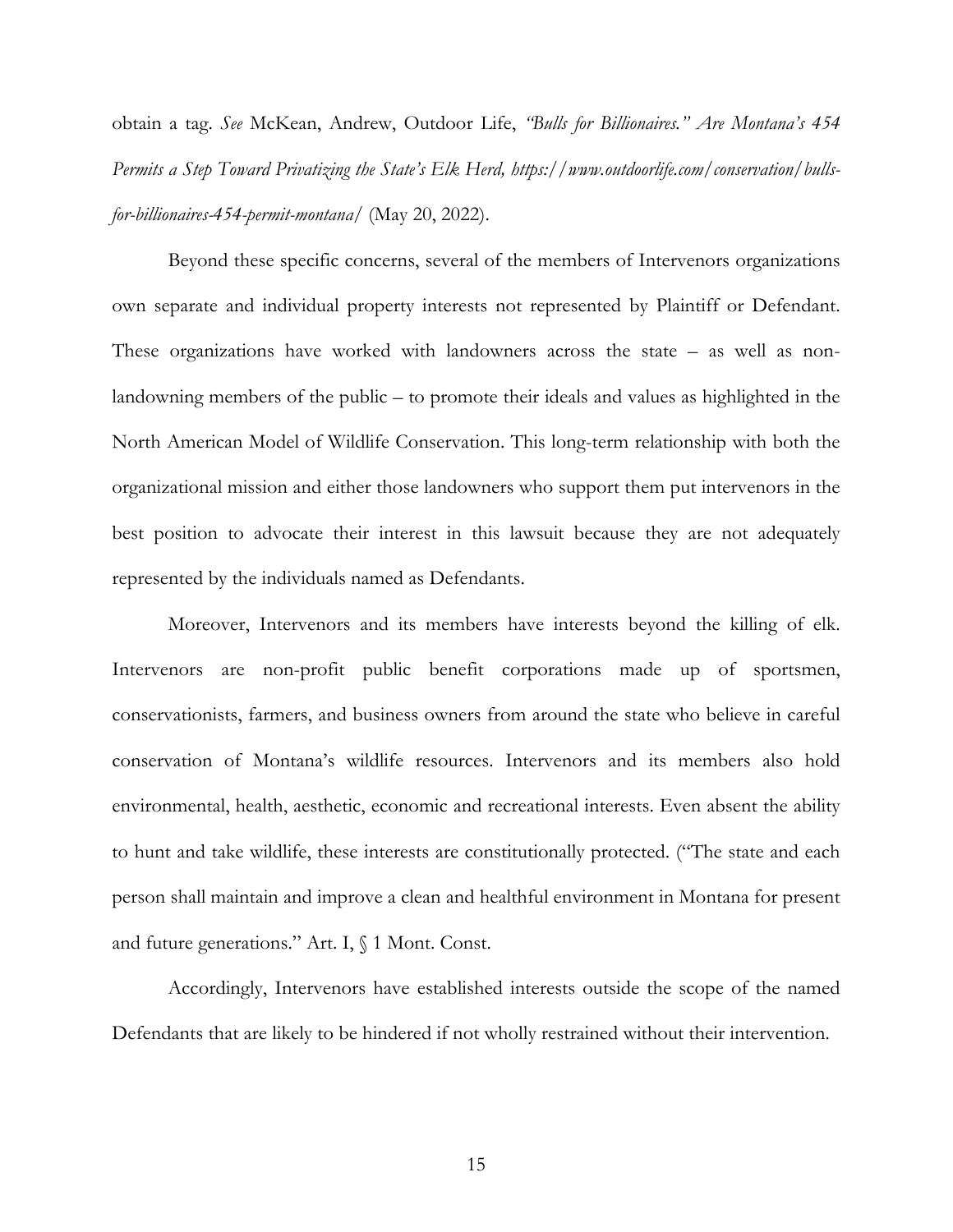### **B. Alternatively, Permissive Intervention is also appropriate.**

In the event that the Court believes compulsory intervention is inappropriate, permissive intervention is appropriate. Pursuant to Rule 24(b), M. R. Civ. P., permissive intervention is appropriate when the proposed intervenor has a claim or defense that shares with the main action a common question of law or fact.

Intervenors meet the requirements of Rule 24(b) because they seek to defend the quality and quantity of its members' interests in Montana's free-range wildlife across the state and their individual hunting heritage. These defenses therefore will address questions of law and fact in common with those raised by the already-named individual Parties. As described in detail above, Intervenors have a substantial and legally cognizable interests in the management of Montana's wildlife resources sources. The organizations and their members seek to defend their constitutional, statutory, and regulatory rights and privileges from the unbridled allocation of wildlife solely to Montana's wealthiest and largest land-owning corporations and families. In addition, Intervenors have vested interests in Montana's character and ecological integrity.

Finally, intervention at this stage will not unduly delay or prejudice the adjudication of the original parties' rights. The deadline for filing responsive pleadings and amended responsive pleadings is still open and discovery has not yet begun. If Intervenors are granted intervention here from the outset, their involvement will not affect the common questions of law and facts already at issue.

Given the importance of the issues/interests involved and the almost non-existent effect to proceedings, permissive intervention is appropriate under Rule 24(b).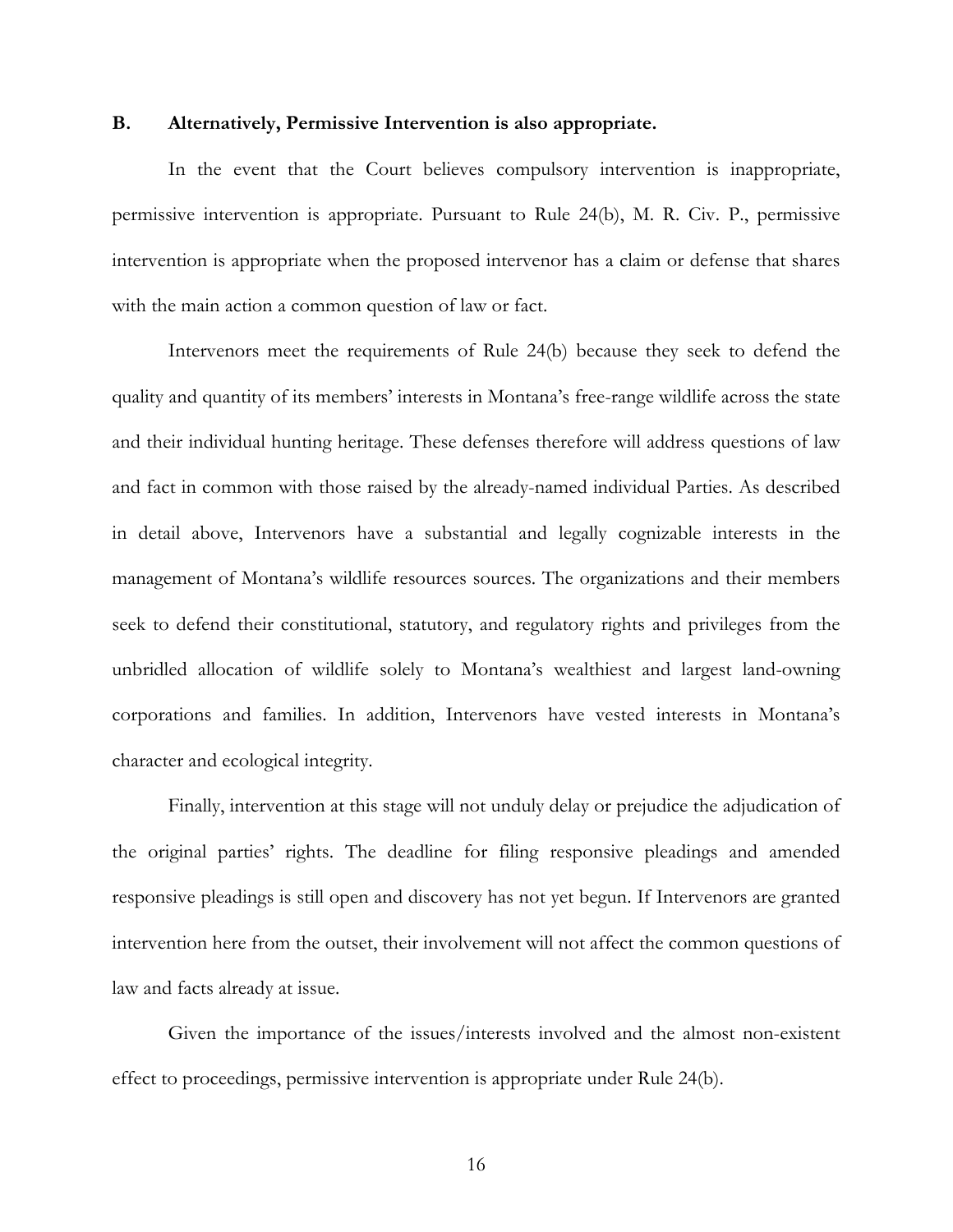## **CONCLUSION**

The Intervenors are entitled to intervene in this matter to protect their interests, and those of their members. These groups have spent decade advocating for Montana's wildland and wildlife, and the only way to ensure their interests are protected is to permit intervention as a right or permissively.

DATED this 1st day of June 2022.

MORRISON SHERWOOD WILSON & DEOLA PLLP

By:  $\mathcal{L} \mathscr{L} \mathscr{L} \mathscr{L} \mathscr{L} \mathscr{L} \mathscr{L}$ 

Robert Farris-Olsen FERGUSON LAW OFFICE, PLLC x By: Graham J. Coppes *Attorneys for Plaintiff*